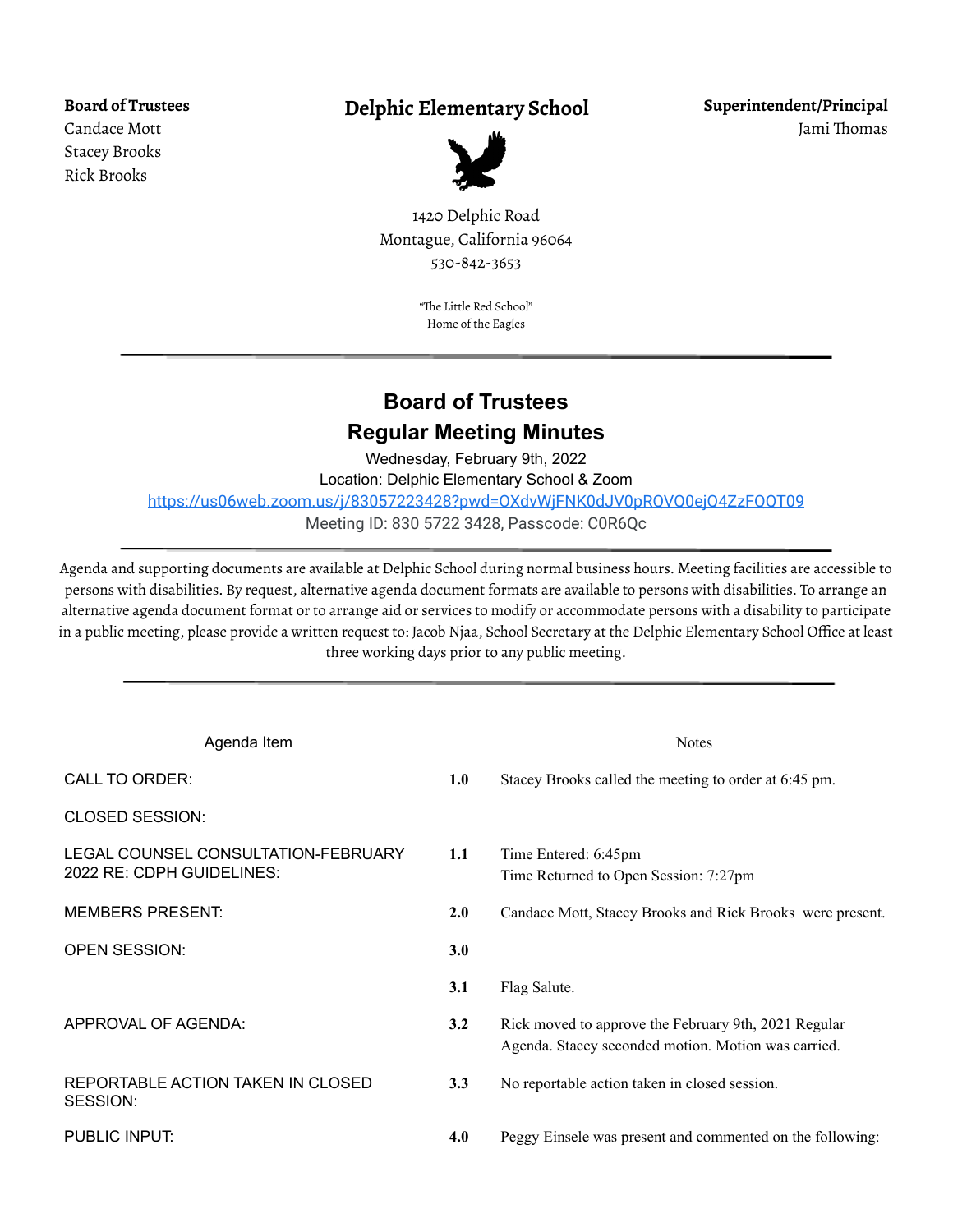|                                                                                                                                            |      | Track rehab project<br>Masking mandate<br>Legal counsel options                                                                             |
|--------------------------------------------------------------------------------------------------------------------------------------------|------|---------------------------------------------------------------------------------------------------------------------------------------------|
| <b>CONSENT AGENDA:</b>                                                                                                                     | 5.0  |                                                                                                                                             |
| APPROVAL OF MINUTES:                                                                                                                       | 5.1  | The minutes of the Regular Meeting on January 12th, 2022<br>were presented and approved. Stacey motioned, Rick<br>seconded. Motion carried. |
| <b>APPROVAL OF WARRANTS:</b>                                                                                                               | 5.2  | No warrants presented.                                                                                                                      |
| <b>REPORTS:</b>                                                                                                                            | 6.0  |                                                                                                                                             |
| <b>TEACHER REPORTS:</b>                                                                                                                    | 6.1  | None                                                                                                                                        |
| SUPERINTENDENT'S REPORT:                                                                                                                   | 6.2  | Secretary Interviews on February 10th.<br>Ski Club concluded on February 9th, the overall program has<br>been a success.                    |
| <b>REGULAR AGENDA:</b>                                                                                                                     | 7.0  |                                                                                                                                             |
| APPROVE COMPREHENSIVE SCHOOL SAFETY<br>PLAN:                                                                                               | 7.1  | Stacey moved to approve, Rick seconded. Motion was<br>carried.                                                                              |
| DISCUSSION OF 2022-2023 SCHOOL YEAR<br><b>CALENDAR:</b>                                                                                    | 7.2  | No action taken.                                                                                                                            |
| KITCHEN INFRASTRUCTURE FUNDS:                                                                                                              | 7.3  | No action taken.                                                                                                                            |
| APPROVE SCHOOL DISTRICT GOALS:                                                                                                             | 7.4  | Rick moved to approve, Stacey seconded. Motion was<br>carried.                                                                              |
| REPORT ON ANNUAL LCAP UPDATE<br>SUPPLEMENT, LCAP MID-YEAR OUTCOME DATA<br>AND LCAP MID-YEAR IMPLEMENTATION AND<br><b>EXPENDITURE DATA:</b> | 7.5  | Stacey moved to approve, Rick seconded. Motion was<br>carried.                                                                              |
| NOTIFICATION OF SUPERINTENDENT<br><b>EVALUATION:</b>                                                                                       | 7.6  | No action taken.                                                                                                                            |
| APPROVE WRITE-OFF OF OVERPAYMENT TO<br>PARAPROFESSIONAL, TOTAL \$387 IN SCHOOL<br>YEAR 2020-2021:                                          | 7.7  | Stacey moved to approve, Rick seconded. Motion was<br>carried.                                                                              |
| APPROVE 1ST INTERIM BUDGET REPORT:                                                                                                         | 7.8  | Rick moved to approve, Stacey seconded. Motion was<br>carried.                                                                              |
| <b>BOARD REPORTS:</b>                                                                                                                      | 8.0  | None.                                                                                                                                       |
| CLOSED SESSION:                                                                                                                            | 9.0  | Closed session was entered into at 8:45pm.                                                                                                  |
| OPEN SESSION:                                                                                                                              | 10.0 | Returned to Open Session at 9:00pm.                                                                                                         |
| REPORTABLE ACTIONS TAKEN:                                                                                                                  | 10.1 | None.                                                                                                                                       |